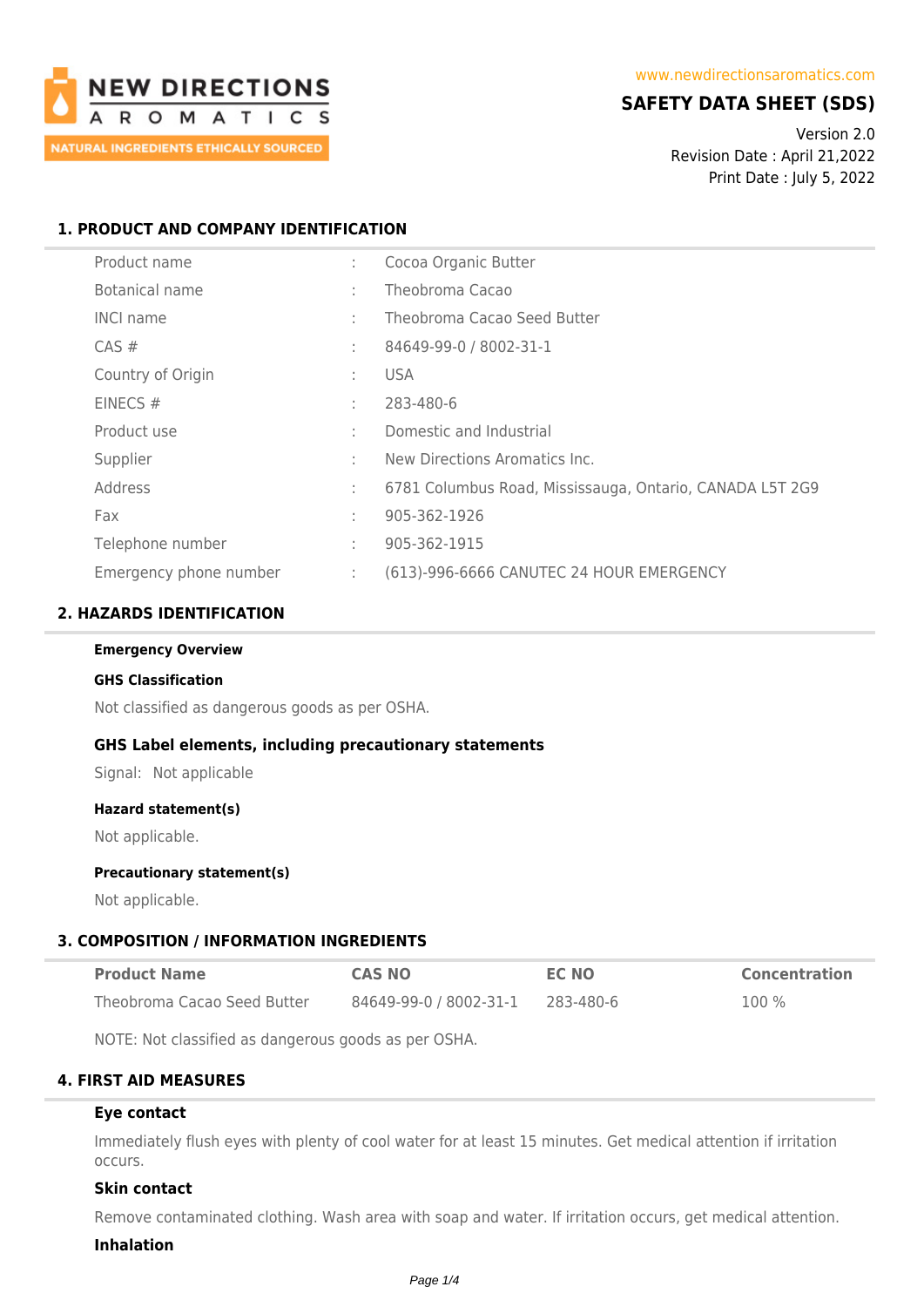If inhaled, removed to fresh air. Get medical attention if symptoms appear.

### **Ingestion**

Seek medical attention or contact local poison control center.

### **5. FIRE FIGHTING MEASURES**

#### **Suitable extinguishing media**

Foam. Dry Powder. Carbon dioxide.

### **Unsuitable extinguishing media**

Water spray, water jet.

### **Special protective equipment and precautions for fire-fighters**

Wear proper protective equipment. Exercise caution when fighting any chemical fire. Use water spray or fog for cooling exposed containers.

### **Special hazards arising from the substance or its combustible products**

Hazardous decomposition products may be formed at extreme heat or if burned.

### **Resulting gases**

Carbon oxides.

## **6. ACCIDENTAL RELEASE MEASURES**

### **Personal precautions, protective equipment and emergency procedures.**

Equip clean crew with proper protection. Respiratory protection equipment may be necessary.

#### **Environmental precautions**

Prevent entry to sewers and public waters. Notify authorities if product enters sewers or public waters.

#### **Methods and materials for containment and cleaning up**

Clean up any spills as soon as possible, using an absorbent material to collect it. Use suitable disposal containers.

### **7. HANDLING AND STORAGE**

### **Precautions for safe handling**

No direct lighting. No smoking. Ensure prompt removal from eyes, skin and clothing. Wash hands and other exposed areas with mild soap and water before eating, drinking or smoking and when leaving work. Handle in accordance with good industrial hygiene and safety procedures.

### **Conditions for safe storage, including any incompatibilities**

Provide local exhaust or general room ventilation to minimize dust and/or vapour concentrations. Keep container closed when not in use.

### **8. EXPOSURE CONTROLS AND PERSONAL PROTECTION**

#### **Eyes**

Use tightly sealed goggles.

## **Skin**

If skin contact or contamination of clothing is likely, protective clothing should be worn. Use protective gloves.

### **Respiratory**

In case of insufficient ventilation, wear suitable respiratory equipment.

### **Ingestion**

Not for ingestion.

### **Control parameters**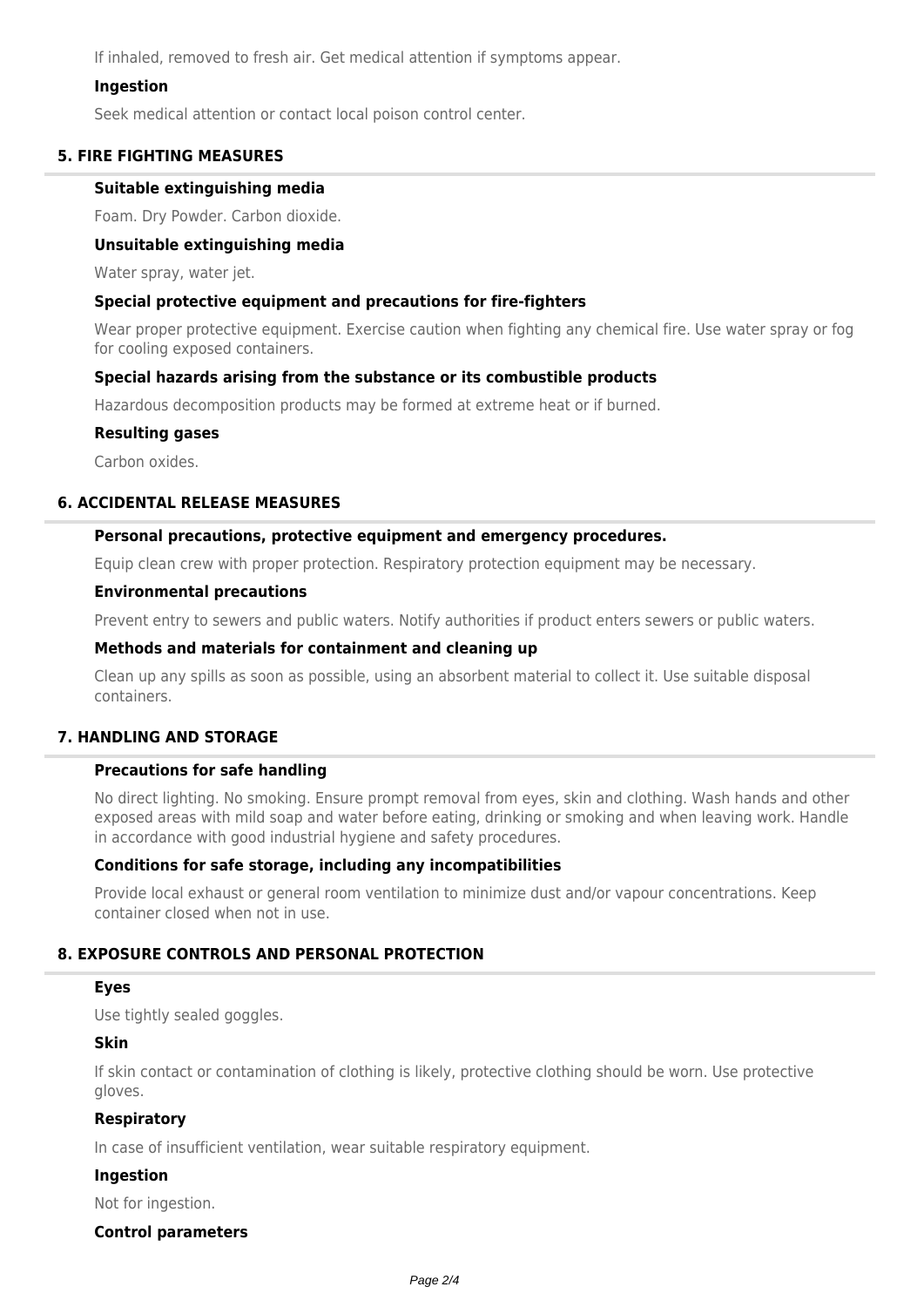Not available.

**Exposure limit values**

Not available

### **Biological limit values**

Not available.

# **9. PHYSICAL AND CHEMICAL PROPERTIES**

| Appearance                   | White solid.        |
|------------------------------|---------------------|
| Odor                         | Odorless.           |
| Melting Point/Freezing Point | $30 - 36^{\circ}$ C |
| Flash point                  | $>93^{\circ}$ C     |
| Solubility (ies)             | Insoluble in water. |

## **10. STABILITY AND REACTIVITY**

### **Reactivity**

This material presents no significant reactivity hazard.

### **Chemical stability**

Chemically stable.

### **Possibility of hazardous reactions**

Hazardous polymerization will not occur.

### **Conditions to avoid**

Avoid sparks, flame and other heat sources.

### **Incompatible materials**

Strong oxidizing agents.

### **Hazardous decomposition products**

Carbon Oxides.

### **11. TOXICOLOGICAL INFORMATION**

### **Acute toxicity**

Not available.

### **Reproductive toxicity**

No adverse effects on reproduction are known.

### **Respiratory or skin sensitization**

Not available.

### **Skin contact**

Adverse skin effects should be prevented by normal care and personal hygiene.

### **Eye contact**

May irritate eyes. Possible irritation should be prevented by wearing safety glasses.

# **12. ECOLOGICAL INFORMATION**

## **Ecotoxicity**

Avoid any pollution of ground, surface or underground water.

# **Persistence and degradability**

Not available.